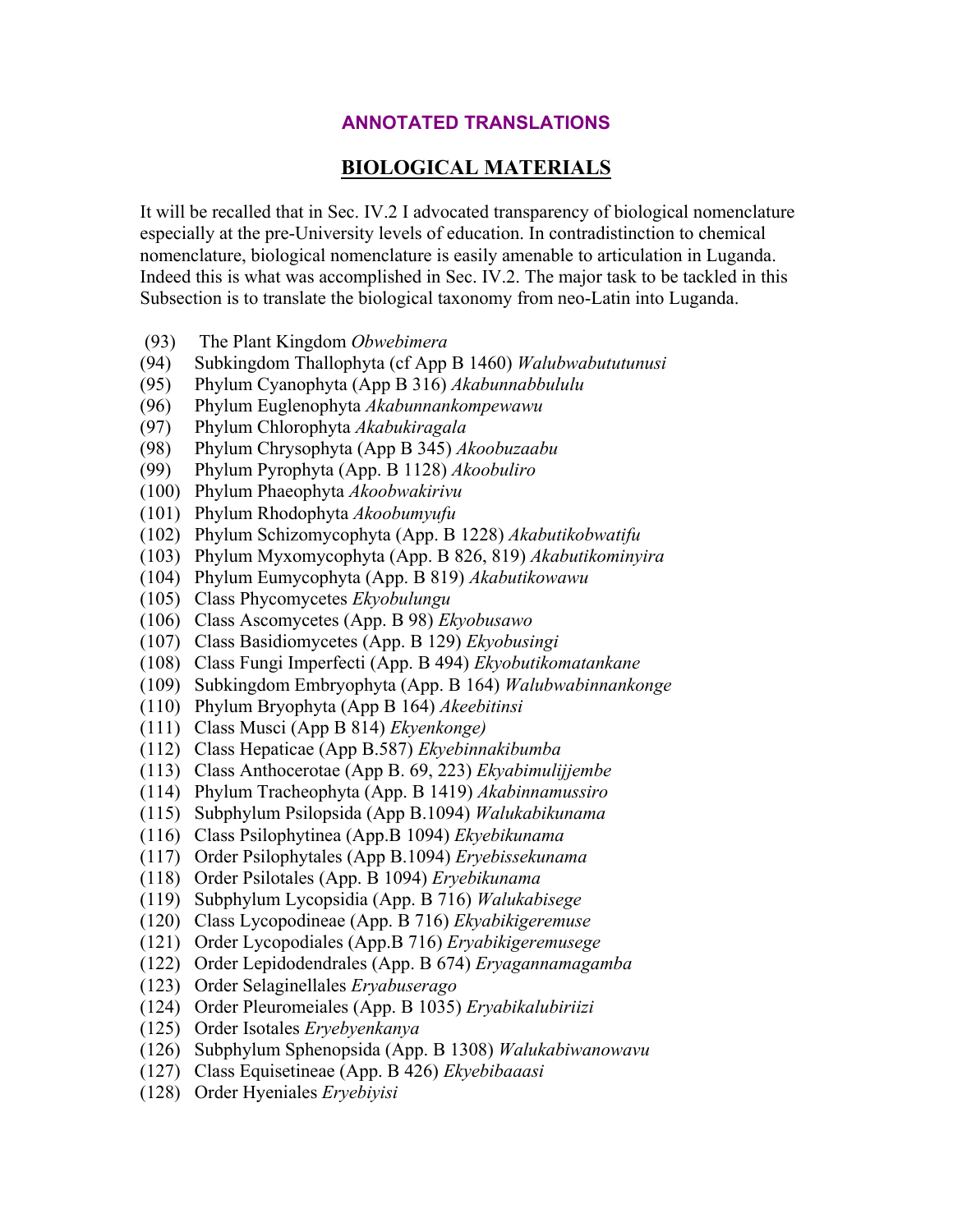- (129) Subphylum Pteropsida (App. B 1100) *Walukabiwawawavu*
- (130) Class Filicinae *Ekyobuyongo*
- (131) Order Coenopteridales (App. B 1100) *Eryebiwawawavu*
- (132) Order Ophioglossales *Eryebisota*
- (133) Order Marattiales *Eryabinnamaratti*
- (134) Order Filicales *Eryobuyongo*
- (135) Class Gymnospermae (App. B 561, 1306) *Ekyabinnansigobukunya*
- (136) Subclass Cycadophytae *Walukyabikindu*
- (137) Order Cycadofilicales *Eryabikindubuyongo*
- (138) Order Bennettitales *Eryabinnabennetti*
- (139) Order Cycadales *Eryenkindu*
- (140) Subclass Coniferorophyta *Walukyabikonowazi*
- (141) Order Cordaitales (App. B 270) *Eryebitima*
- (142) Order Ginkgoales *Eryabigingo*
- (143) Order Coniferales *Eryebikonowazi*
- (144) Order Gnetales *Eryabigineta*
- (145) Class Angiospermae(App. B 60) *Ekyabinnansigo*
- (146) Subclass Dicotyledoneae *Walukyabinnantibabbiri*
- (147) Subclass Monocotyledoneae *Walukyabinnalutibalumu*
- (148) The Animal Kingdom *Obwensolo*
- (149) Phylum Protozoa (App. B 1088) *Akazinnakasooka*
- (150) Class Flagellata (App. B 451) *Ekyazinnambooko*
- (151) Class Sarcodina *Ekyensembeesi*
- (152) Class Sporozoa (App. B 1321) *Ekyazinnansigo*
- (153) Class Ciliata (App. B 233) *Ekyazinnankowe*
- (154) Class Suctoria *Ekyennuunyi*
- (155) Phylum Porifera (App. B 1060) *Akazinnabyangwe*
- (156) Class Calcarea *Ekyazinnamayindu*
- (157) Class Hexactinellida *Ekyazinnabugulumukaaga*
- (158) Class Demospongiae (App. B 1319) *Ekyazinnabyangwebiweweevu*
- (159) Phylum Coelenterata *Akempowongole*
- (160) Class Hydrozoa *Ekyazinnamumazzi*
- (161) Class Scyphozoa (App. B 1241) *Ekyazinnampaawo*
- (162) Class Anthozoa(App. B 69) *Ekyazinnakimuli*
- (163) Phylum Ctenophora (App. B 301) *Akensanirizi*
- (164) Phylum Platyhelminthes (App. B 584) *Akensirihhanyimbeebeetavu*
- (165) Class Turbellaria (App. B 1451) *Ekyemmonzi*
- (166) Class Trematoda(App. B 1427) *Ekyazinnabituli*
- (167) Class Cestoda (App. B 230) *Ekyazinnankoba*
- (168) Phylum Nemertea *Akeezanemerita*
- (169) Phylum Nematoda (App. B 848) *Akeezinnawuzi*
- (170) Phylum Acanthocephala (App. B.3, 221) *Akazinnamutwensoomi*
- (171) Phylum Chaetognatha (App. B 325, 544) *Akazinnajjobakuluba*
- (172) Phylum Nematomorpha (App. B 848) *Akeezikiwuzi*
- (173) Phylum Rotifera (App. B 1192) *Akazinnamuziga*
- (174) Phylum Gastrotricha (App. B 509, 1432) *Akazinnajjobakulubuto*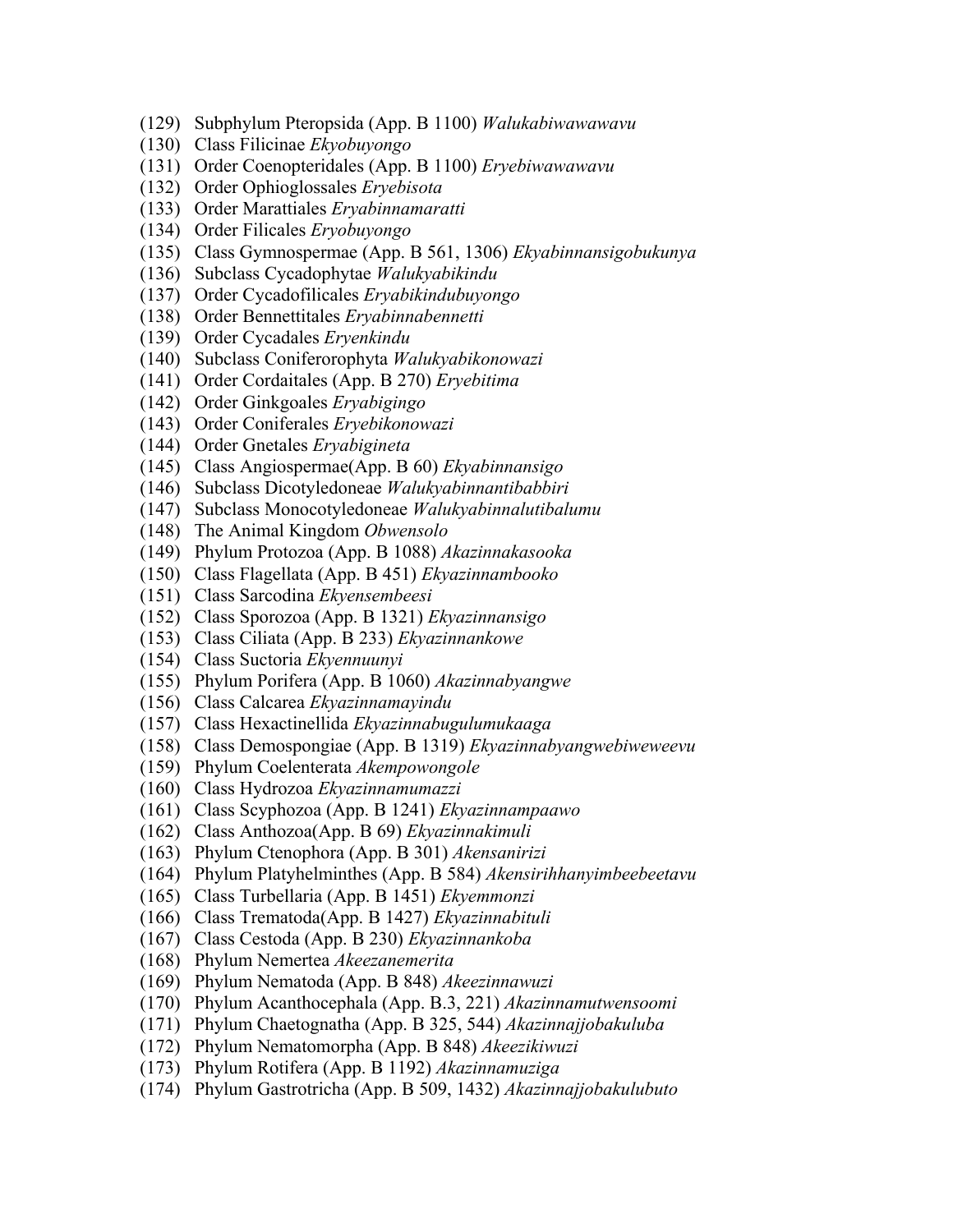- (175) Phylum Entoprocta (App. B 1082) *Akazinnakinyomunda*
- (176) Phylum Ectoprocta (App. B 1082) *Akazinnakinyokungulu*
- (177) Phylum Brachiopoda (App. B 1045) *Akazinnabitambula*
- (178) Phylum Phoronida (App. B 1148, 859) *Akezinnakisu*
- (179) Phylum Annelida (App. B 66) *Akezinnampeta*
- (180) Phylum Onychophora (App B 1148) *Akezinnabinuulo*
- (181) Phylum Arthropoda (App B 10494) App B 1045, 94) *Akazimagulunnyingo*
- (182) Phylum Mollusca (App. B 795) *Akehhonvu*
- (183) Phylum Echinodermata (App. B 403) *Akazinnamunungu*
- (184) Phylum Hemichordata(App. B 340) *Akazinnazluguwakitundu*
- (185) Phylum Chordata (App. B 340) *Akazinnaluguwa*
- (186) Subphylum Urochordata(App. B 1488, 340) *Walukazinnaluguwamukira*
- (187) Subphlum Cephalochordata (App. B 221, 340) *Walukazinnaluguwamutwe*
- (188) Subphlum Vertebrata (App B 1515) *Walukazinnalugongo*
- (189) Superclass Pisces (App. B 1018) *Wakkyabyannyanja*
- (190) Class Agnatha (App. B 544) *Ekyazinnabbulwaluba*
- (191) Class Placodermi (App. B 360) *Ekyazimbikkwalususu*
- (192) Class Chrondrichthyes *Ekyazinnakibebenu*
- (193) Class Osteichthyes (App. B 926) *Ekyazinnamagumba*
- (194) Superclass Tetrapoda (App. B 1045) *Wakkyazinnamagulwana*
- (195) Class Amphibia *Ekyabiramirawabirye*
- (196) Class Reptilia (App. B 1182) *Ekyazeewalula*
- (197) Class Aves (App B 119) *Ekyennyonyi*
- (198) Class Mammalia (App. B 729) *Ekyazinnamabeere*
- (199) Subclass Prototheria (App. B 1088, 1468) *Walukyazinnakusookakuyigga*
- (200) Subclass Metatheria/Marsupalia (App. B 737) *Walukyazinnakasawo*
- (201) Subclass Eutheria (App. B 1470) *Walukyanjizziwawu*
- (202) Order Insectivora (App. B 605, 1540) *Eryendyabiwuka*
- (203) Order Chiroptera *Eryebinyira*
- (204) Order Carnivora (App. B 206, 1540) *Eryendyannyama*
- (205) Order Rodentia (App. B 1190) *Eryenkekesi*
- (206) Order Lagomorpha (App. B 651) *Eryobumyu*
- (207) Order Primates (App. B 1075) *Eryazissenkulu*
- (208) Order Artiodactyla (App. B 349) *Eryazinnabugerebutereevu*
- (209) Order Perissodactyla (App. B 997, 349) *Eryazinnabugerensuunsuuba*
- (210) Order Edentata (App. B 358) *Eryazinnabbulwamannyo*
- (211) Order Proboscidea (App. B 1081) *Eryazinnakigalabi*
- (212) Order Cetacea (App. B 231) *Eryazirukwata*
- (213) Order Sirenia *Eryensirena*

The taxonomy of the housefly is as follows:

| (214) | Kingdom | Animalia  | <i>Obwensolo</i>       |
|-------|---------|-----------|------------------------|
|       | Phylum  | Chordata  | Akazinnaluguwa         |
|       | Class   | Hexapoda  | Ekyazinnamagulumukaaga |
|       | Order   | (Insecta) | (Eryebiwuka)           |
|       | Order   | Diptera   | Eryazinnabiwawabibiri  |
|       |         |           |                        |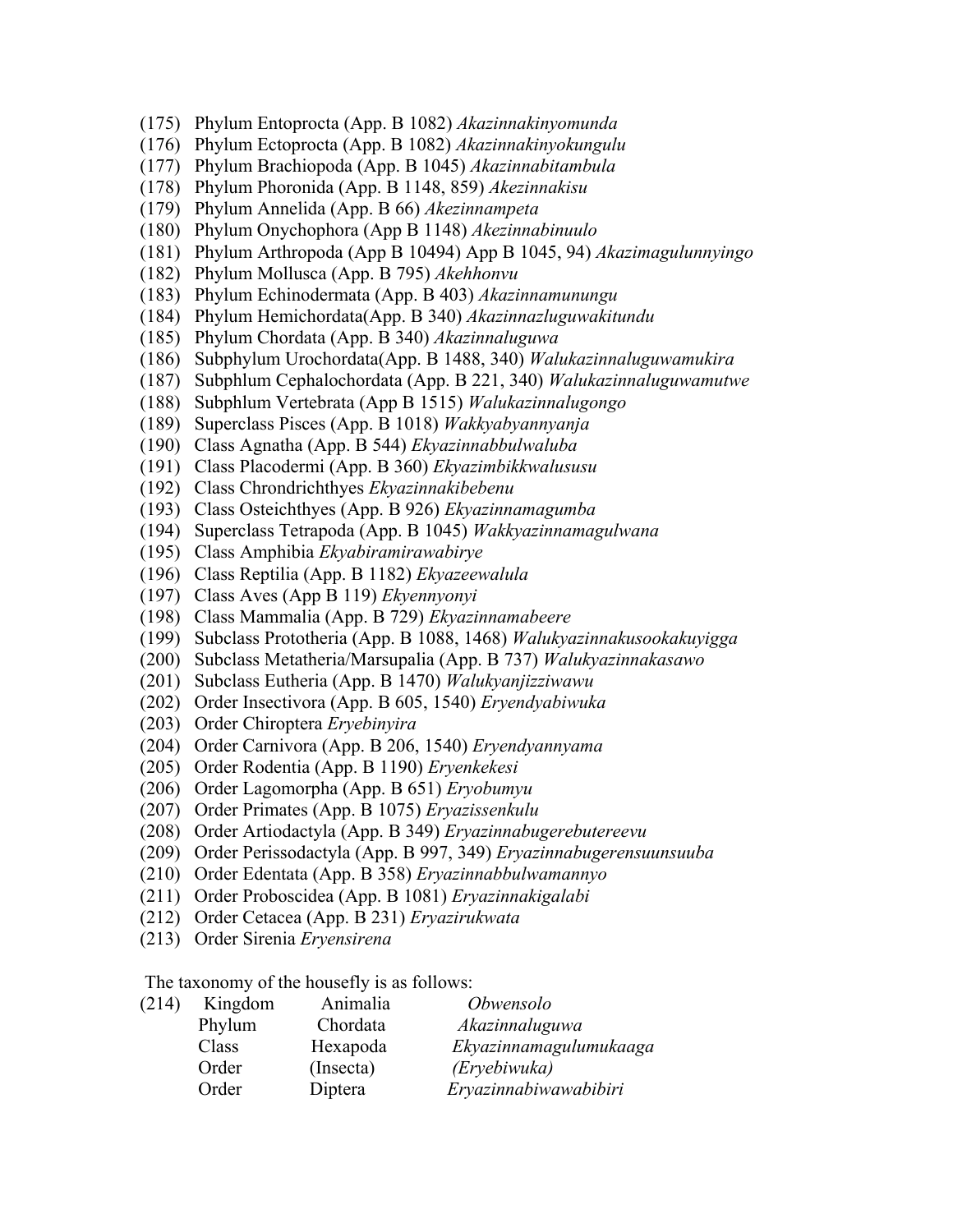| Family                                    | Muscidae  | Ogwensowera |
|-------------------------------------------|-----------|-------------|
| Genus                                     | Musca     | Ensowera    |
| <b>Species</b>                            | domestica | nnawaka     |
| Hence, Musca domestica "Ensowera nnawaka" |           |             |

The following is the classification of the human:

| (215) | Kingdom         | Animalia                                                                                         | Obwensolo            |
|-------|-----------------|--------------------------------------------------------------------------------------------------|----------------------|
|       | Phylum          | Chordata                                                                                         | Akazinnaluguwa       |
|       | Superclass      | Tetrapoda                                                                                        | Wakkyazinnamagulwana |
|       | Class           | Mammalia                                                                                         | Ekyazinnamabeere     |
|       | <b>Subclass</b> | Placentalia                                                                                      | Walukyazinnakisungwa |
|       | Order           | Primates                                                                                         | Eryazissenkulu       |
|       | Superfamily     | Hominoidea                                                                                       | Waggwennyintu        |
|       | Family          | Hominidea                                                                                        | Ogwennyintu          |
|       | Genus           | Homo                                                                                             | <i><b>Omuntu</b></i> |
|       | Species         | sapiens                                                                                          | omugezi              |
|       |                 | $H_{\text{max}}$ $H_{\text{max}}$ and $H_{\text{max}}$ and $H_{\text{max}}$ and $H_{\text{max}}$ |                      |

Hence, *Homo sapiens "Omuntu omugezi"*

Now I turn to the classification of the dog.

| Kingdom         | Animalia   | Obwensolo                  |
|-----------------|------------|----------------------------|
| Subkingdom      | Metazoa    | Walubwazinnanvannyuma      |
| Phylum          | Chordata   | Akazinnaluguwa             |
| Subphylum       | Vertebrata | Walukazinnalugongo         |
| Superclass      | Tetrapoda  | Wakkyazinnamagulwana       |
| Class           | Mammalia   | Ekyazinnamabeere           |
| <b>Subclass</b> | Theria     | Walukyanjizzi              |
| Infraclass      | Eutheria   | Nnalukyanjizziwawu         |
| Cohort          | Ferungulat | Kalukyazinnabinuulonkambwe |
| Superorder      | Ferae      | Waddyankambwe              |
| Order           | Carnivora  | Eryendyannyama             |
| Suborder        | Fissipeda  | Walulyazinnabigerebyaseemu |
| Superfamily     | Canoidea   | Waggwambwa                 |
| Family          | Canidae    | Ogwembwa                   |
| Subfamily       | Caniae     | Walugwambwa                |
| Genus           | Canis      | Embwa                      |
| <b>Species</b>  | familiaris | nnabulijjo                 |
|                 |            |                            |

The taxonomy of maize follows:

| (217) | Kingdom   | Plantae       | Obwebimera       |
|-------|-----------|---------------|------------------|
|       | Division  | Magnoliophyta | Akabinnamaginoli |
|       | Class     | Liliopsida    | Ekyamalanga      |
|       | Order     | Cyperales     | Eryabikyupero    |
|       | Family    | Gramineae     | Ogwebisagazi     |
|       | Subfamily | Panicoideae   | Walugwamiwemba   |
|       | Genus     | Zea           | Empeke           |
|       |           |               |                  |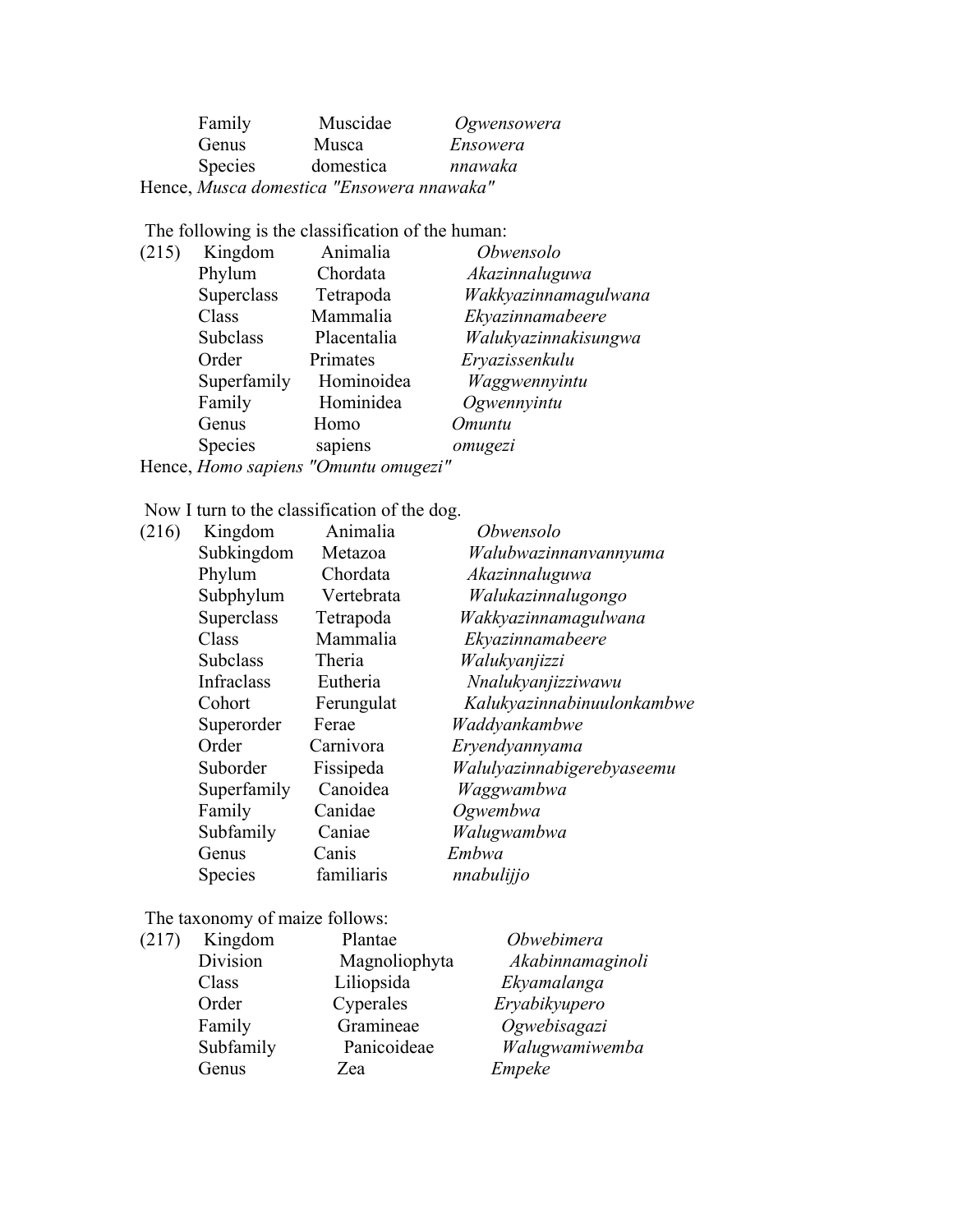Species mays *kasooli* I look at one more taxonomy (that of the rose) before translating a German text in (219).

| (218) | Kingdom         | Plantae          | Obwebimera             |
|-------|-----------------|------------------|------------------------|
|       | Subkingdom      | Embryobionta     | Walubwabinnankonge     |
|       | Division        | Tracheophyta     | Akabinnamussiro        |
|       | Subdivision     | Spermatophytina  | Walukabinnansigo       |
|       | Class           | Angiospermopsida | Ekyabinnansigo         |
|       | <b>Subclass</b> | Dicotyledonidae  | Walukyabinnantibabbiri |
|       | Superorder      | Rosanae          | Waddyabirosa           |
|       | Order           | Rosales          | Eryabirosa             |
|       | Suborder        | Rosineae         | Walulyabirosa          |
|       | Family          | Rosaceae         | Ogwabirosa             |
|       | Subfamily       | Rosoideae        | Walugwabirosa          |
|       | Tribe           | Roseae           | Walugwabirosa          |
|       | Genus           | Rosa             | Ekirosa                |
|       | Subgenus        | Rosa             | Walurosa               |
|       | Section         | Caninae          | <b>Nnalurosa</b>       |
|       | Subsection      | Caninae          | Sselurosa              |
|       | Species         | canina           | nnambwa                |

The following text is taken from a university textbook on biological taxonomy.

(219a) Text:

*Grundlagen und Ziele der biologischen Systematik. Stammbaeume der Pflanzen und Tiere*

 Ein vollstaendiges Bild von der Mannigfaltigkeit der pflanzlichen und tierischen Organismen ist nur zu gewinnen, wenn man verschiedene Daten ueber Form, Funktionen, Lebensweise, Verbreitung, Veraenderlichkeit, und alle anderen Eigenschaften dieser Lebewesen zu gewinnen sucht. Dazu ist 1. eine eindeutige Kennzeichnung und Abgrenzung der als gleichartig oder ungleichartig angesehenen Organismen und 2. die Gliederung der Formenfuelle in einem uebersichtlichen System notwendig. Tragen nun einerseits alle biologischen Disziplinen mit ihren Befunden zur genaueren Kenntnis der Organismen und damit ihrer systematischen Zuordnung bei, so ist es andererseits die biologische Systematik, welche die Grenzen zwischen den zu einem bestimmten Zeitpunkt unterscheidbaren Organismen gestuft angibt. Das von der Systematik erstellte System vermag weitaus mehr zu leisten als ein blosses Ordnungssystem.

 Die soeben kurz umrissenen Aufgaben des Charkterisierens und Abgrenzens und des "Einordnens" werden innerhalb der Systematik von zwei einander ergaenzenden Arbeitsrichtungen wahrgenommen, naemlich der analytisch –deskriptiv arbeitenden Phyto- bzw. Zoographie und der vergleichend-synthetisch orientierten Systematik im engeren Sinne.

 Aufgabe der Phyto - und Zoographie is es, von allen systematischen Einheiten eine so vollstaendige Beschreibung zu geben, dass man die beschriebenen Arten und Gruppen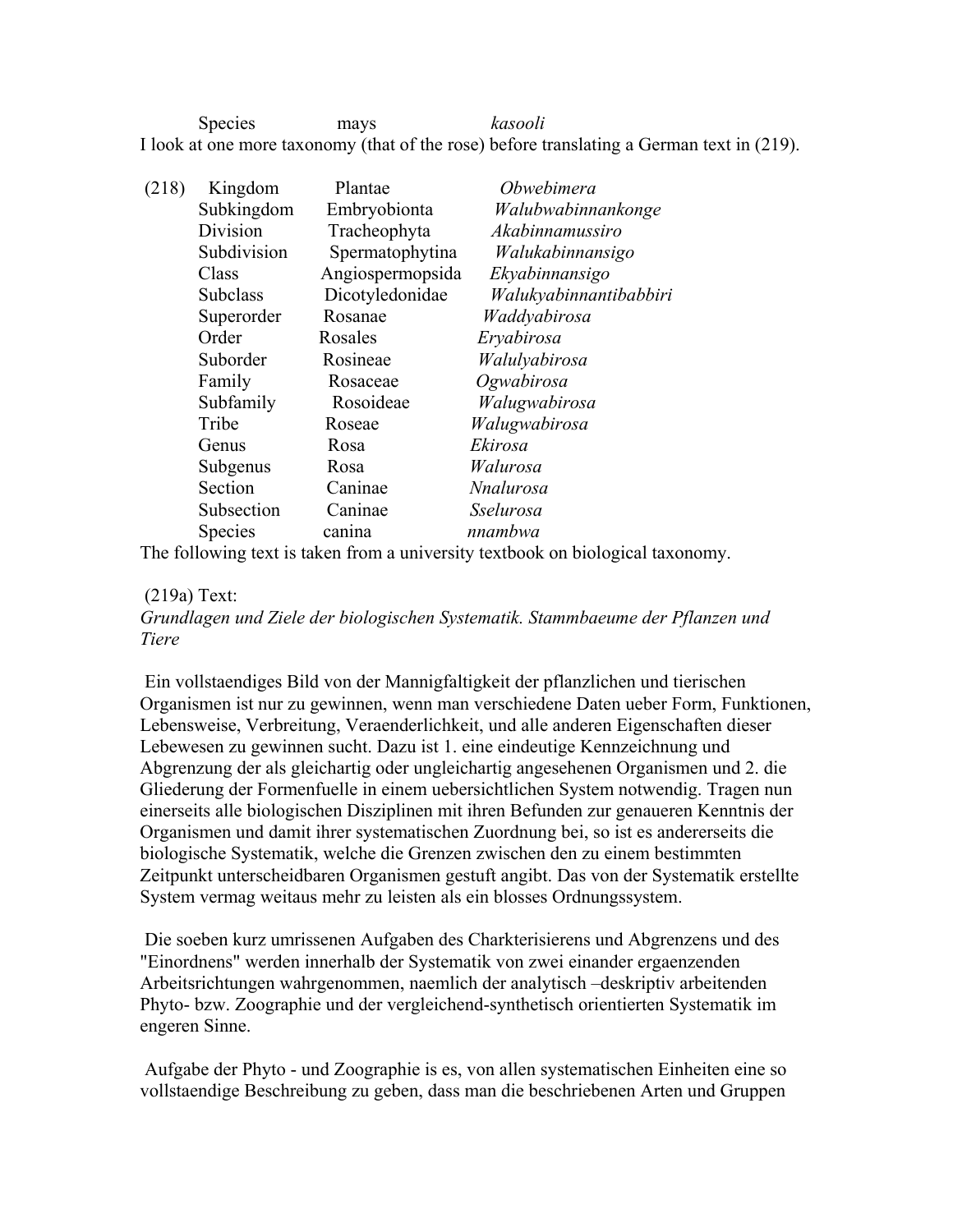jederzeit wiedererkennen und von anderen, eventuell sehr aehnlichen unterscheiden kann (z.B. *Primula*-Arten oder *Liliaceae* und *Amaryllidaceae*) Die beschriebenen und voneinander unterschiedenen sowie ihrer Kategorie nach bestimmten Arten (Taxa, Einzahl: Taxon) muessen eindeutige Namen erhalten, deren Aufstellung und Gebrauch durch internationale Nomenklaturregeln festgelegt sind. Es ist keineswegs selbstverstaendlich, dass wir ueberhaupt Sippen erkennen und gegeneinander abgrenzen koennen. Es waere durchaus denkbar, dass die mannigfaltigen Formen der Organismen kontinuierlich durch Uebergaenge untereinander verbunden waeren. Man beobachtet jedoch im Gegenteil eine diskontinuierliche Verteilung vieler Eigenschaften: einerseits beobachten wir bei einer Gruppe von Individuen etwa Angehoerigen ein und derselben Art-trotz einer gewissen Variabilitaet doch eine auffaellige Gleichfoermigkeit, andererseits finden wir eine Ungleichfoermigkeit zwischen Angehoerigen verschiedener Arten vor, die nicht durch Zwischenformen ueberbrueckt wird. Diese *diskontinuierliche Variabilitaet* ist es, welche uns die Unterscheidung natürlicher Gruppen ermoeglicht, wobei gewoehnlich (nur) einzelne besonders hervorstechende und konstante Eigenschaften als Merkmale dienen. Zur Zeit der Entwicklung der *Ichthyostegalia* oder des *Archaeopteryx* (S. 777) war eine Trennung von Amphibien und Fischen bzw. Reptilien und Voegeln nicht moeglich. Durch Aussterben von Formen, die Verbindungsglieder zwischen Arten und hoeheren systematischen Einheiten gebildet hatten, koennen die Grenzen zwischen solchen systematischen Gruppen eines bestimmten Zeitpunktes in der Erdgeschichte vertieft werden (vgl. aber auch S. 817).

Czihak et al (1976: 813)

| Notes on $(219)$         |                                                               |
|--------------------------|---------------------------------------------------------------|
| System                   | omuyungo                                                      |
| Systematik               | kannamiyungo                                                  |
| Stammbaum                | olulyo                                                        |
| Daten                    | ebiwe, kalonda                                                |
| <b>Biologie</b>          | kannabiramu                                                   |
| Disziplin                | ettabi (ly'okuyiga)                                           |
| Befund                   | -zuul-"to find" ekizuulo                                      |
| Ordnungssystem           | omuyungo gw'obusengeke                                        |
| Analytisch - deskriptiv  | -yunguluzi; -lozzi                                            |
| Vergleichend-synthetisch | -geraageranyi-gattirizi                                       |
| Phytographie             | kalojjabimera                                                 |
| Art                      | enda                                                          |
| Kategorie                | ekkowe                                                        |
| Nomenklatur              | -tuum- "to name"entuuma                                       |
| Sippe                    | ekika                                                         |
|                          | diskontinuierliche Variabilitaet obukyusisi bunnalumaggamagga |

 (219b) Translation: EMISINGI N'EBIGENDERERWA BYA KANNAMIYUNGO OMUNNABIRAMU. ENDYO Z'EBIMERA N'ENSOLO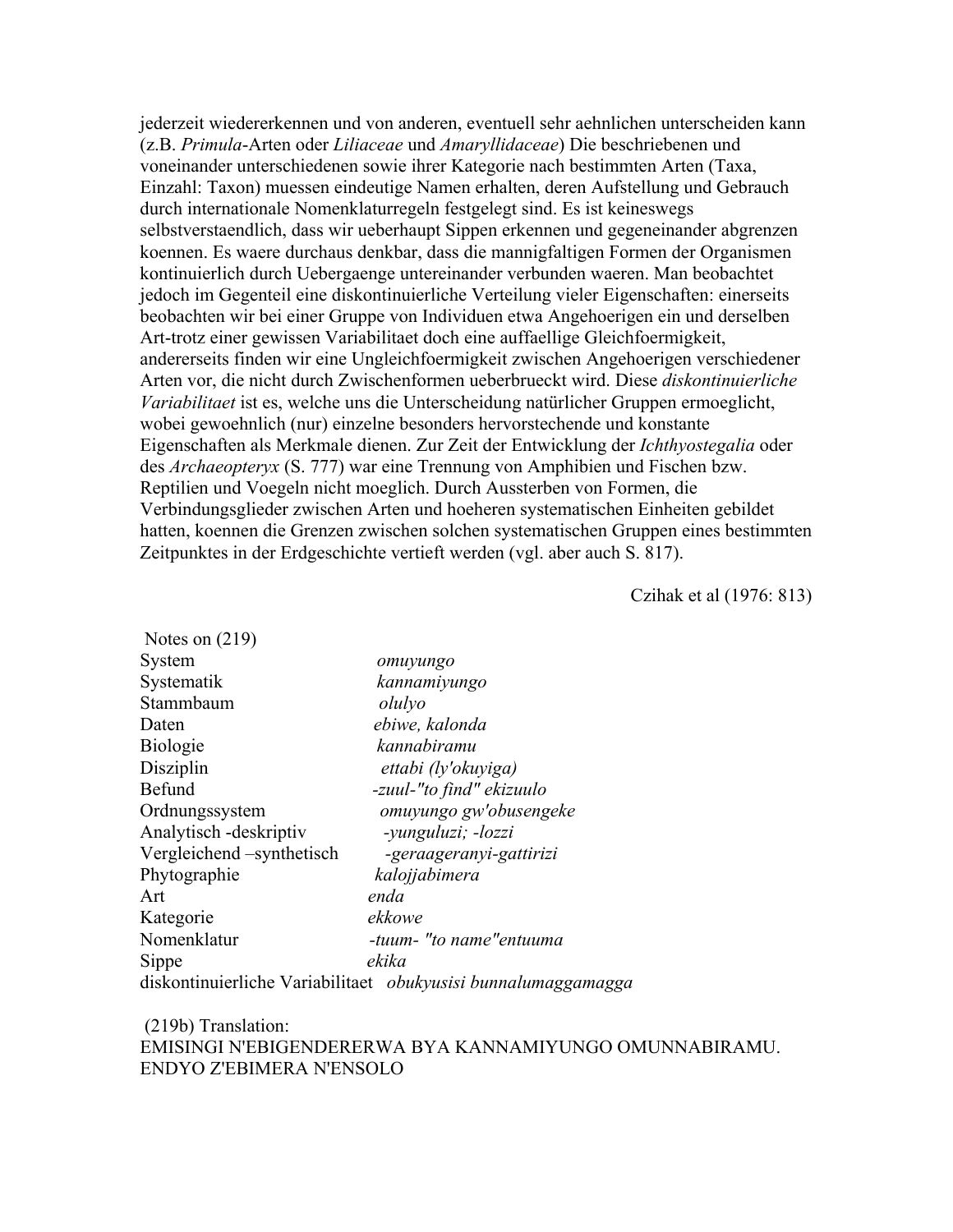Tetuyinza kufuna kifaananyi kijjuvu ku lufulubenje lw'ebimera n'ensolo okujjako nga tufuba okunoonya kalonda yenna ku kikula, emikolo, ensula, obubunyi, obukyusisi n'emize emirala gyonna egy'ebiramu ebyo. Olw'ekyo tuteekwa (1) okulamba n'okwawula ebiramu ebigambibwa nti " bifaanagana" oba nti "tebifaanagana"; (2) okukibinjawaza akesedde k'ebikula mu muyungo omutangaavu. Newakubadde nga ku ludda olumu amatabi gannabiramu gonna olw'ebizuulo byago gasonda bingi ebisingako nga bifa ku biramu n'okubinnakibinjawaza ekinnamiyungo, kyokka ku ludda olulala kannamiyungo omunnabiramu ye asobola okulaga enjawulo eziri wakkati w'ebiramu gundi ku kiseera gundi. Omuyungo oguva mu kannamiyungo gulina enkizo y'amaanyi ddala okusinga omutegekaganye obuyungo omusengeke.

 Emirimu gy'okulamba n'okwawula era"n'okusengeka" egikooneddwako waggulu gituukiririzibwa kinnamiyungo mu ngeri bbiri: (1) ennyunguluzinnombozzi ; kalojjabimera oba kalojjansolo, (2) engeraageranyi-ngattirizi mu makulu agasingako okumiima. Omulimu gwa kalojjabimera ne-nsolo kwe kulojjera ddala buli kibinja ekinnamiyungo olwo omuntu asobole okwawula enda n'ebibinja buli kaseera, wadde ezo oba ebyo ebifaanagana ennyo (okug. enda za *Primula*, oba *Liliaceae* na *Amaryllidaceae*). Emitegeko egirojjebbwa era egyawuddwamu nga giteekeddwa mu makowe gaagyo giteekwa okufuna amannya amekusifu agagoberera ebifuzi by'entuuma ttabamawanga. Tekitegeerekekerawo okusobola okumanya n'okwawula ebika. Tewandibaddewo kugaana kulowooza nti ebikula by'ebiramu biseebengerera mu binaabyo awatali kwesikkatiramu. Kyokka tukenga nga emize mingi gigabanyizibwa mu ngeri eyeesikkatiramu: ku ludda olumu tukenga nga ebiri mu nda emu wewaawo byawukanamu kyokka ate bifaananamu, ate nga ku ludda olulala tuzuula obutafaananamu, wakkati w'ebiri mu nda ez'enjawulo nga obutafaanagana buno tewali bikula bya wakkati byandikunnalutindowaziza . Obukyusisi obuteesikkatiramu buno bwe butosobozesa okwawula "ebibinja binnabutonde" nga emize emisonjofu era emitebenkevu giri nga *ebirambisi*. Mu kiseera ky'okulaakulana kwa *Ichthyostegalia* oba *Archaeopteryx* (lup. 777) okwawula ebiramirawabirye n'ebyennyanja oba ebyewalula n'ebinyonyi kwali tekusoboka. Nga ebikula ebinnalujegerewaza enda n'emitegeko egya waggulu bizikkiridde, enjawulo wakkati w'ebibinja nga ebyo esobola okweyongera mu kiseera ky'ebyafaayo bya Nnataka (ger. era ne lup.187)

Translated from: Czihak et al (1976: 813)

 Additional annotations are required in those cases in (93)-(213) where no reference has been made to Appendix B.

 (220) *enkompe* "eye spot" (96) *kiragala* "chlor" (97) *-yakirivu* "phaeo-" (100) *akalungu* "phyco-" (105) *buserago* "selaginella" (123) *-enkanya* "iso" (125) *empisi* "hyen-" (128) *akayongo* "filic-" (130)